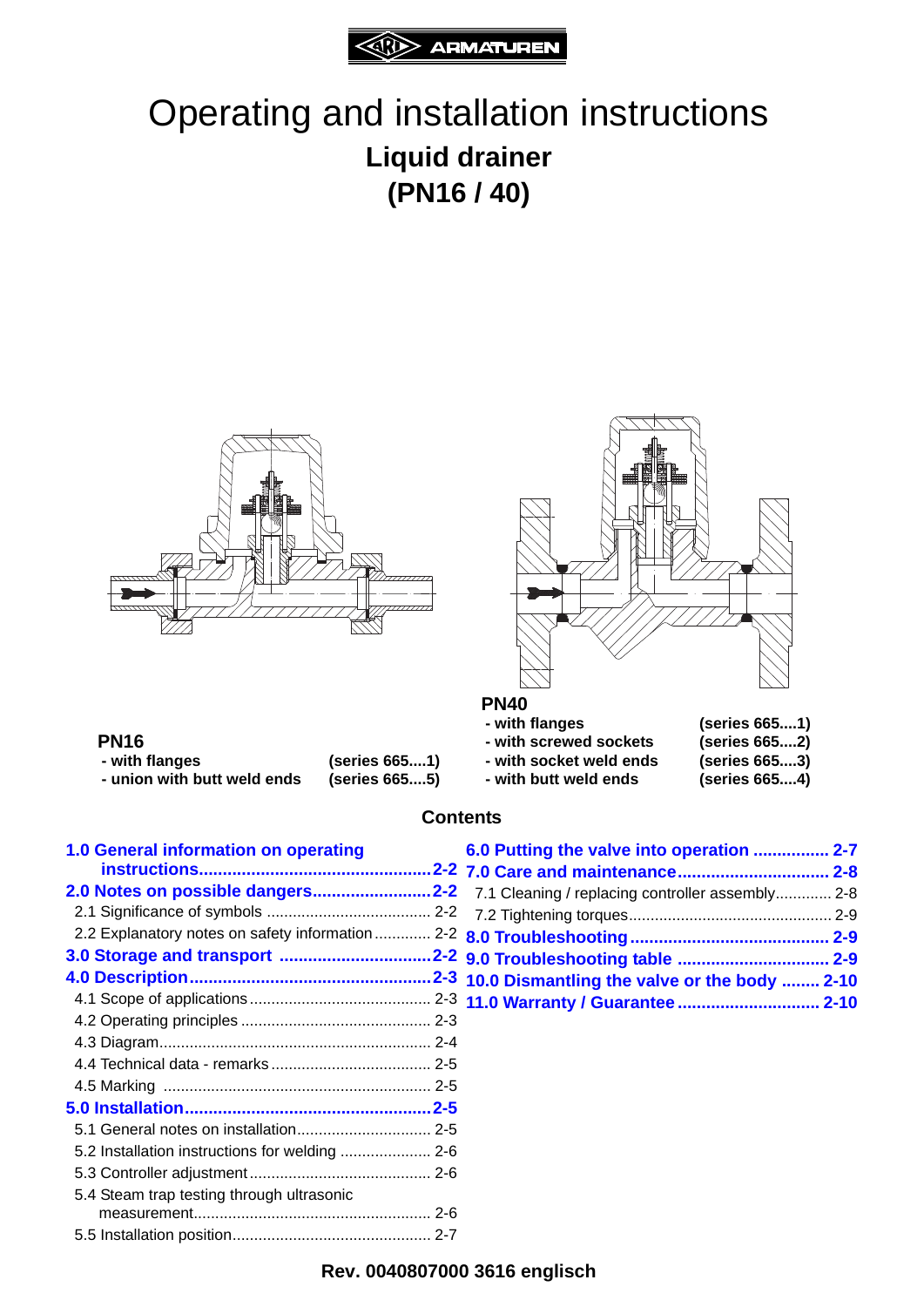# **1.0 General information on operating instructions**

These operating instructions provide information on mounting and maintaining the fittings. Please contact the supplier or the manufacturer in case of problems which cannot be solved by reference to the operating instructions.

They are binding on the transport, storage, installation, start-up, operation, maintenance and repair.

The notes and warnings must be observed and adhered to.

- Handling and all work must be carried out by expert personnel or all activities must be supervised and checked.

It is the owner's responsibility to define areas of responsibility and competence and to monitor the personnel.

- In addition, current regional safety requirements must be applied and observed when taking the fittings out of service as well as when maintaining and repairing them.

The manufacturer reserves the right to introduce technical modifications at any time.

These Operating Instructions comply with the requirements of EU Directives.

# **2.0 Notes on possible dangers**

#### **2.1 Significance of symbols**



Warning of general danger.

#### **2.2 Explanatory notes on safety information**

In these Operating and Installation Instructions dangers, risks and items of safety information are highlighted to attract special attention.

Information marked with the above symbol and "*ATTENTION*!" describe practices, a failure to comply with which can result in serious injury or danger of death for users or third parties or in material damage to the system or the environment. It is vital to comply with these practices and to monitor compliance.

All other information not specifically emphasised such as transport, installation, operating and maintenance instructions as well as technical data (in the operating instructions, product documentation and on the device itself) must also be complied with to the fullest extent in order to avoid faults which in turn can cause serious injury to persons or damage to property.

# **3.0 Storage and transport**

#### *ATTENTION !*

- *Protect against external force (like impact, vibration, etc.).*
- *Valves must not be used to take external forces, e.g. they are not designed for use as climbing aids, or as connecting points for lifting gear.*

*- Suitable materials handling and lifting equipment should be used. See catalog sheet for weights.*

 $-$  At  $-20^{\circ}$ C to  $+65^{\circ}$ C.

- The paint is a base coat to protect against corrosion during transportation and storage. Do not damage paint protection.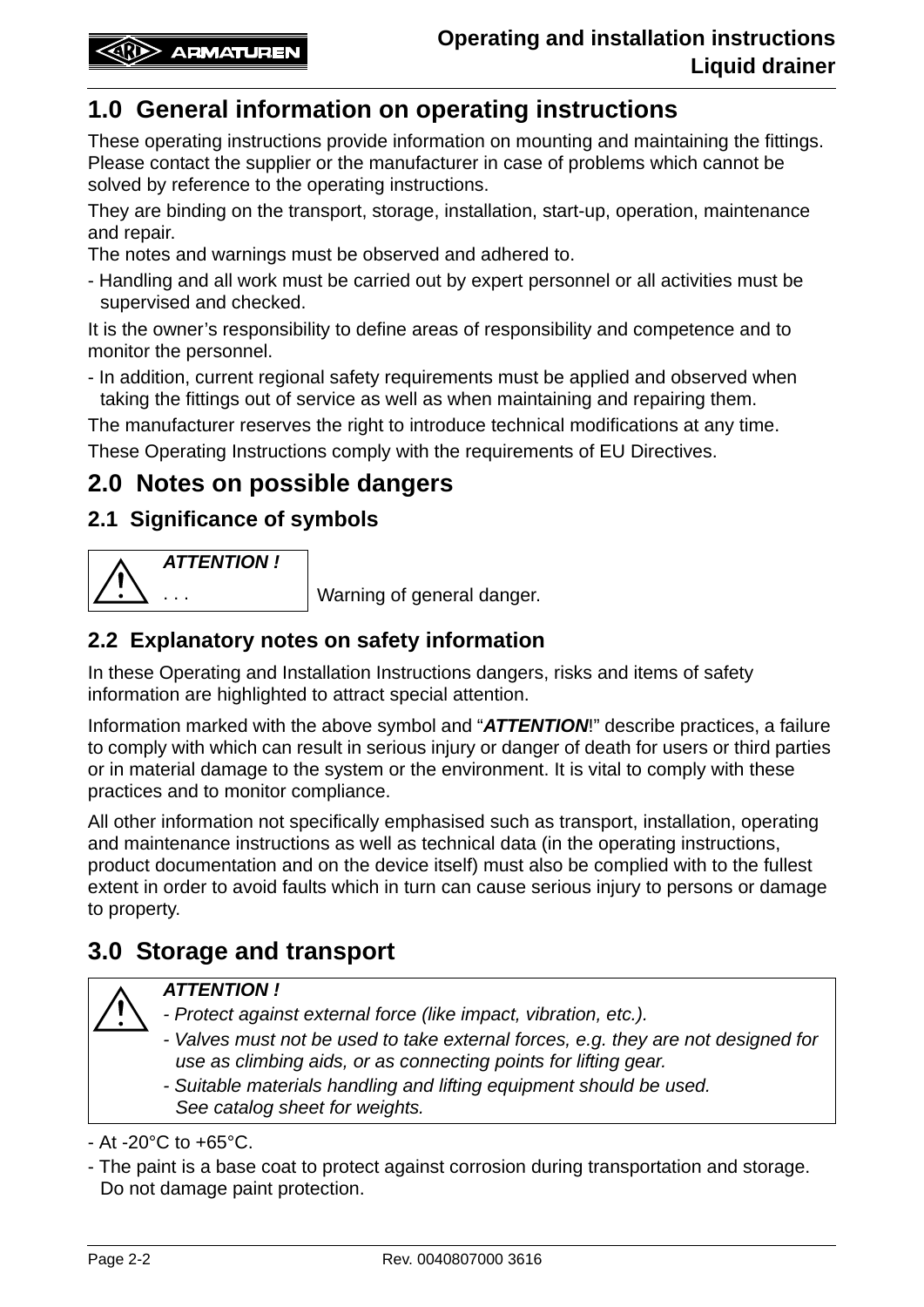# **4.0 Description**

#### **4.1 Scope of applications**

Automatic liquid drainers with thermal control are used to drain off condensate during system start-up and shut-down.

#### *ATTENTION !*

*- Refer to the data sheet for applications, limits on use and possibilities.*

- *Certain media require or preclude the use of special materials.*
- *The valves are designed for standard operating conditions. If conditions exceed these requirements, e.g. aggressive or abrasive media, the operator should state the higher requirements when ordering.*
- *Valves made from grey cast iron are not authorised for use in systems subject to TRD 110.*

The information complies to the Pressure Equipment Directive 2014/68/EU. It is the responsibility of the machine planner to ensure compliance. The special markings on the valve must be taken into account.

Refer to the catalogue sheet to see which materials are used in standard versions.

Please contact the supplier or the manufacturer if you have any questions.

#### **4.2 Operating principles**

(refer to Fig. 3 page 6)

The automatic liquid drainer drains condensate from steam facilities during the start-up of a process. When the set closing pressure is reached the valve shuts automatically.

When the system shuts down or closing pressure is not reached, the valve opens and automatically takes over residual drainage.

When the system is unpressurised the liquid drainer is held in the open position by the builtin spring (Pos. 24.5). It shuts as soon as the operating pressure has risen to the set closing pressure (due to the pressure differential effective at the valve area versus spring resistance).

If the operating pressure drops below the closing pressure it opens due to spring resistance.

The liquid drainer is supplied as standard with a factory-set closing pressure of  $\geq 1.5$  bar.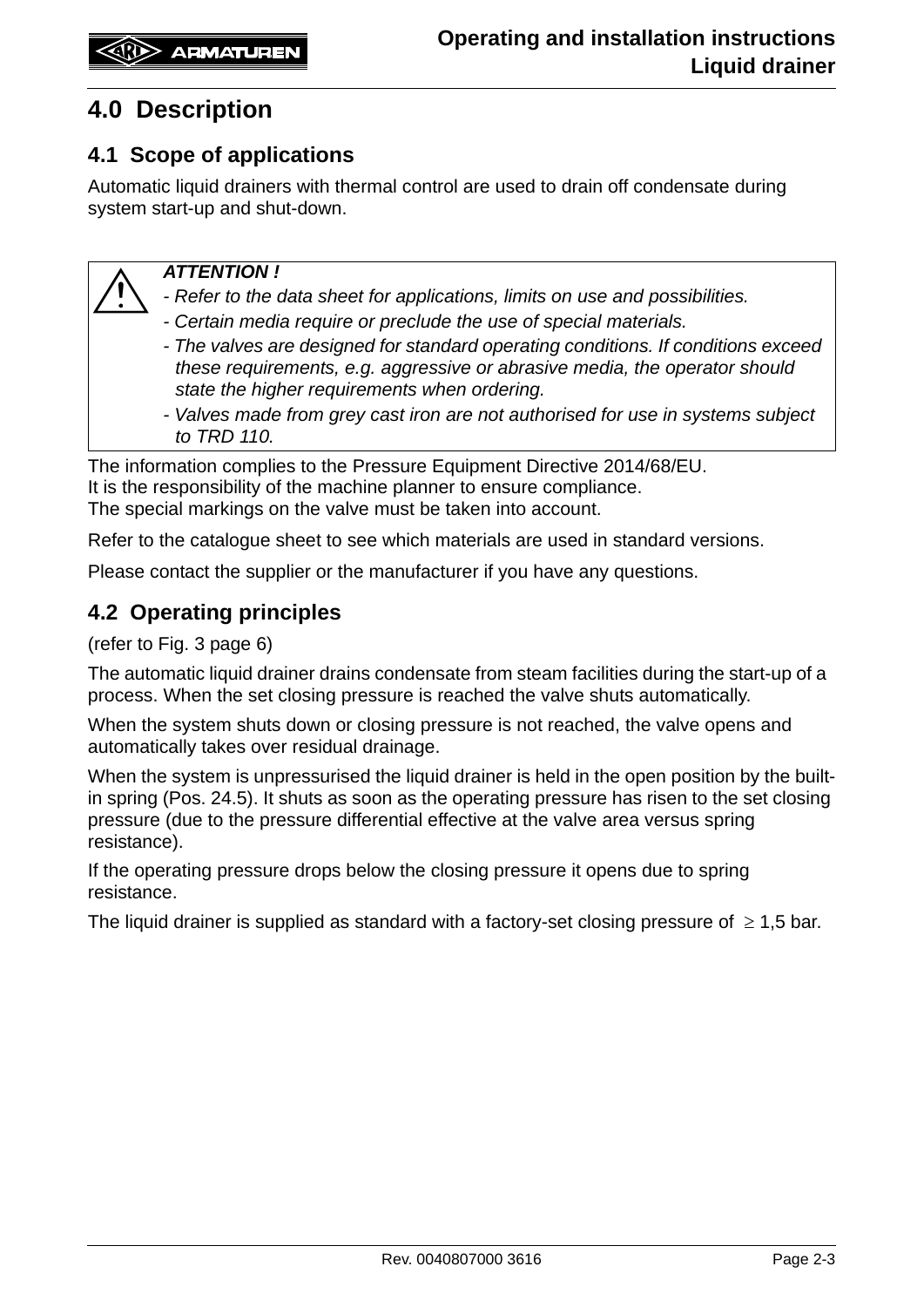### **4.3 Diagram**



Refer to the data sheet for information about materials with designations and figure numbers.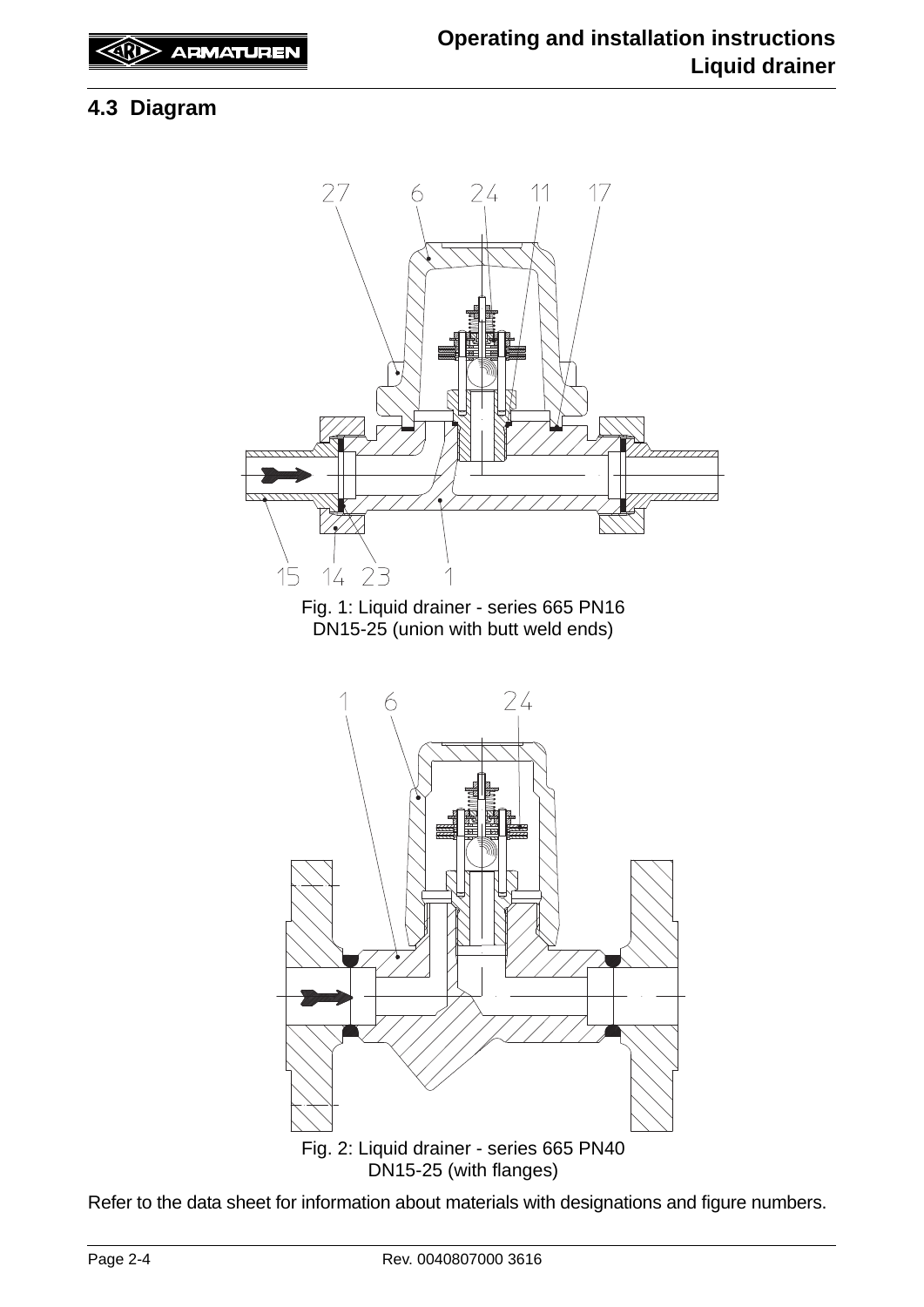#### **4.4 Technical data - remarks**

for

- **Principal dimensions,**
- **Pressure-temperature-ratings, operating limits,**
- **Valves with different types of connection , etc. refer to datasheet.**

#### **4.5 Marking**

|     | <b>AWH Manufacturer</b> | <b>Anschrift des Herstellers:</b><br>siehe Pkt 11.0 Garantie / Gewährleistung |
|-----|-------------------------|-------------------------------------------------------------------------------|
| Typ | Type                    |                                                                               |

Bj. Year of manufacture

According to the Pressure Equipment Directive appendix 2 diagram 7 valves acc. to article 1 paragraph 2.1.2 (pipes) only show the CE-marking from DN40 onwards.

# **5.0 Installation**

#### **5.1 General notes on installation**

The following points should be taken into account besides the general principles governing installation work:



#### *ATTENTION !*

*- Remove flange covers if present.*

- *The interior of valve and pipeline must be free from foreign particles.*
- *Installation in any position. Note installation position with reference to flow, see mark on valve.*
- *Steam line systems should be designed to prevent water accumulation.*
- *Lay pipelines so that damaging transverse, bending and torsional forces are avoided.*
- *Protect valves from dirt during construction work.*
- *Connection flanges must mate exactly.*
- *Valves must not be used to take external forces, e.g. they are not designed for use as climbing aids, or as connecting points for lifting gear.*
- *Suitable materials handling and lifting equipment should be used. See data sheet for weights.*
- *Centre gaskets between the flanges.*
- *Precautions against freezing should be taken as a matter of course in any facilities susceptible to frost.*
- Planners / construction companies or operators are responsible for positioning and installing products.
- The valves are designed for application, not influenced from weather.
- For application outside or in adverse environments like corrosion-promoting conditions (sea water, chemical vapours, etc.), special constructions or protective measures are recommended.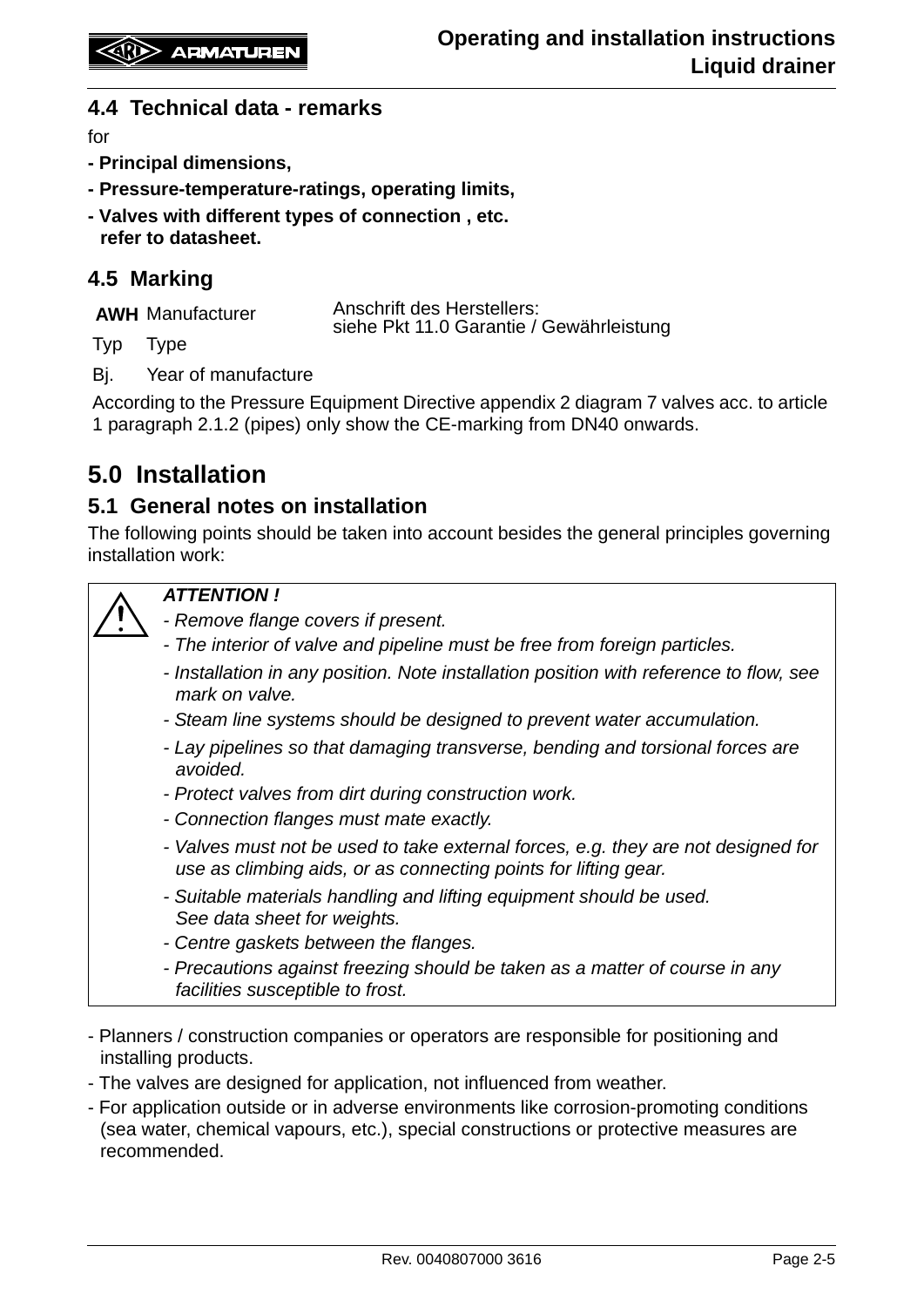#### **5.2 Installation instructions for welding**

#### (refer to Fig. 1 page 4)

Please note that only qualified persons using appropriate equipment and working in accordance with technical rules are allowed to install fittings by welding. The responsibility for this lies with the system owner.

Please refer to the catalogue sheet for information on type and instructions relating to welding socket weld ends/butt weld ends.

When welding products to the pipeline system these should be adequately cooled to prevent any adverse effect on the complete controller assembly (Pos. 24) and possibly the flat gasket (Pos. 17). The heat-affected zone should be restricted to the immediate weld seam area!

Note pre- and post-welding heat treatment in accordance with Material Fact Sheet DIN EN 10222.

If there are plans to etch the facility before putting it into operation, the complete controller assemblies (Pos. 24) should be removed, replaced by etch inserts, and refitted after etching (see 7.1). In such an event please contact the manufacturer.

#### **5.3 Controller adjustment**

The factory setting guarantees closure of the liquid drainer at a differential pressure of  $\Delta P = 1.5$  bar.



Fig. 3: Bimetallic controller

#### **5.4 Steam trap testing through ultrasonic measurement**

Testing the operation of the steam trap in the installed state is straightforward with the "ARImetec®-S" mulitfunctional testing device.

Refer to data sheet "ARImetec®-S".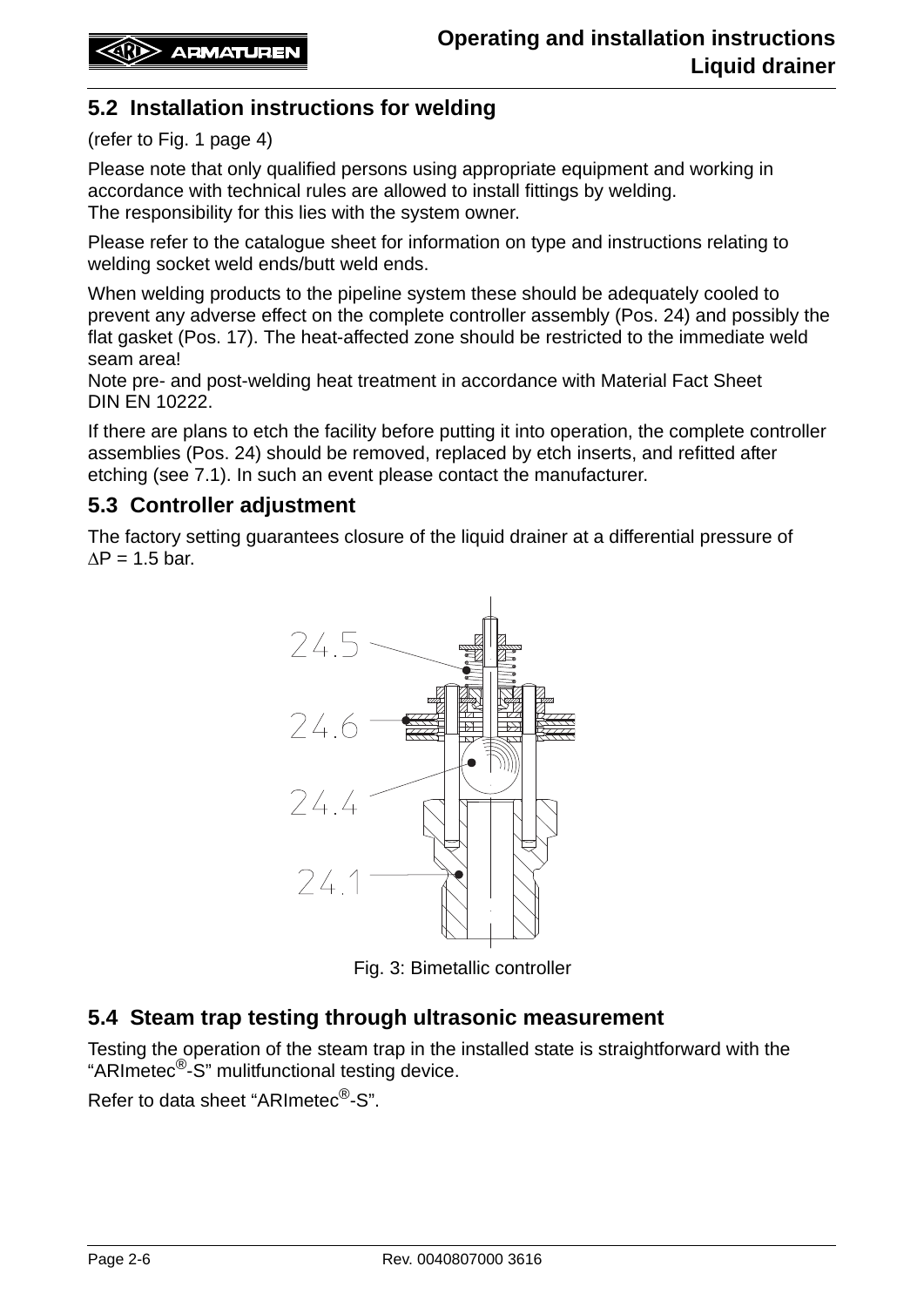#### <span id="page-6-1"></span>**5.5 Installation position**

(refer to Fig. 1 - Fig. 2 page 4)

The liquid drainer is designed for horizontal and vertical installation. Note flow in relation to installation position, see marking on valve.

# <span id="page-6-0"></span>**6.0 Putting the valve into operation**

#### *ATTENTION !*

- *Before putting the valve into operation, check material, pressure, temperature and direction of flow.*
- *Regional safety instructions must be adhered to.*
- *Residues in piping and valves (dirt, weld beads, etc.) inevitably lead to leakage.*
- *Touching the valve when it is operating at high (> 50 °C) or low (< 0 °C) media temperatures can cause injury.*

*Affix warning notice or protective insulation as appropriate!*

*Before putting a new plant into operation or restarting a plant after repairs or modification, always make sure that:*

*- All works has been completed!*

- *The valve is in the correct position for its function.*
- *Safety devices have been attached.*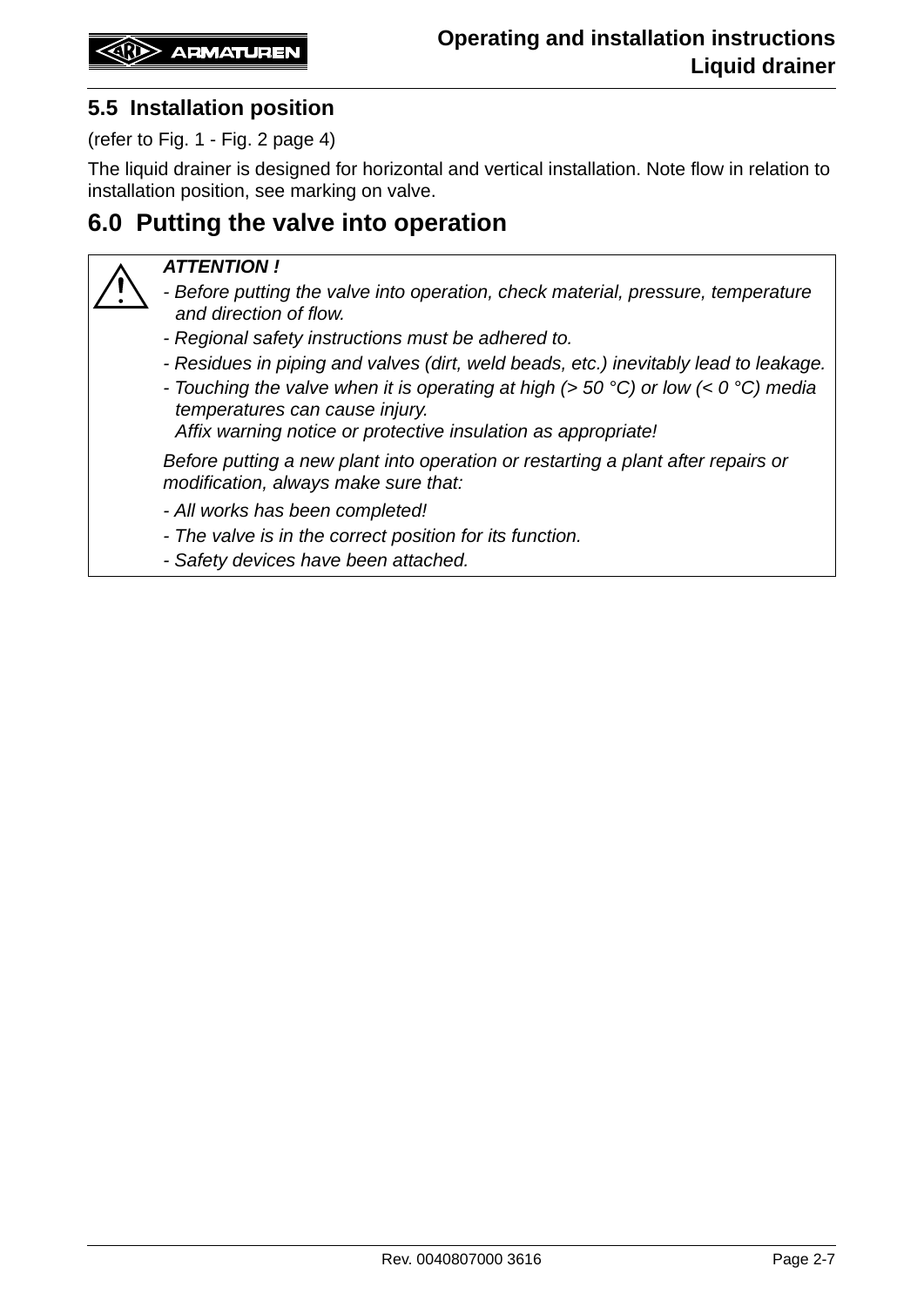# **7.0 Care and maintenance**

Maintanance and maintenance-intervals have to be defined by the operator according to the requirements.

#### *ATTENTION !*

#### *- refer to item [10.0](#page-9-0) and [11.0](#page-9-1) prior to dismantling and repair work! - refer to item [6.0](#page-6-0) before restarting the plant !*

*Prior to installation, threads and seal faces should be coated with temperaturestable lubricant (e.g. "OKS Anti-Seize Paste" white/metal-free for PN 16-40 or "Rivolta" lubricant and parting agent silver for PN 63 onwards).*

## <span id="page-7-0"></span>**7.1 Cleaning / replacing controller assembly**

(refer to Fig. 1 page 4 - Fig. 3 page 6)

- Depressurise unit (isolate feed line, also vent line if there is back pressure).
- Release and dismantle screw cap (Pos. 6).
- Unscrew bimetallic controller (Pos. 24).
- Clean body (Pos 1), screw cap (Pos. 6) and all seal faces.
- Clean bimetallic controller (Pos. 24) and check sealing parts at seat (Pos. 24.1). If the operator thinks there is unwarranted leakage at the steam trap we recommend checking the controller setting or replacing the complete bimetallic controller (Pos. 24).
- Screw in and tighten bimetallic controller (Pos. 24) (see 7.2).
- Assemble screw cap (Pos. 6) (see 7.2).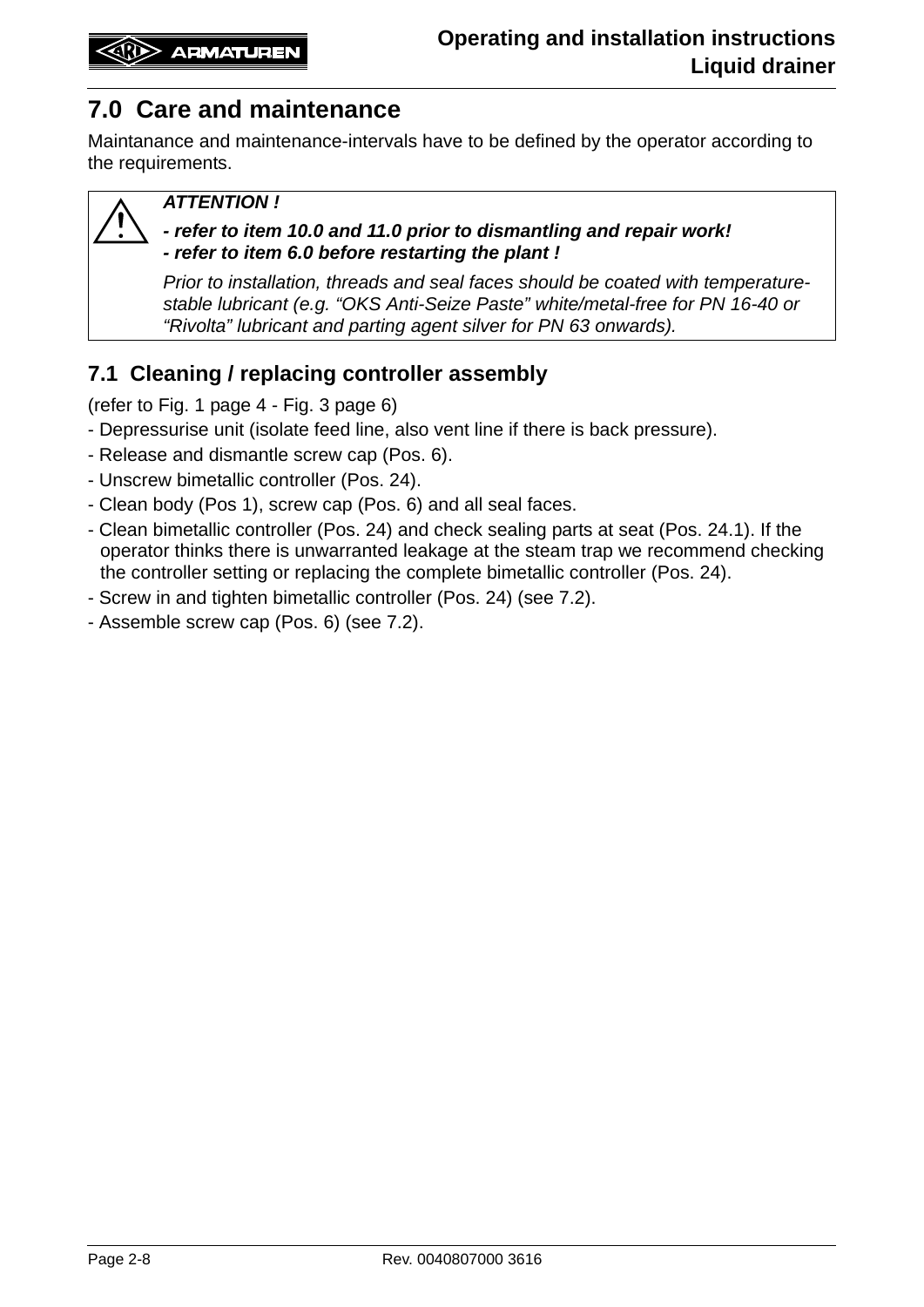#### <span id="page-8-0"></span>**7.2 Tightening torques**

(refer to Fig. 1 - Fig. 2 page 4 and Fig. 3 page 6)

| Pos. | <b>Liquid drainer PN16/40</b> | Torque (Nm)<br><b>DN15-25</b> |
|------|-------------------------------|-------------------------------|
| 24   | Controller                    | 60                            |
| -6   | Screw cap                     | 100                           |
| -27  | Cheese head screw M10         | 30                            |

# **8.0 Troubleshooting**

In the event of malfunction or faulty operating performance check that the installation and adjustment work has been carried out and completed in accordance with these Operating Instructions.



*ATTENTION !*

It is essential that the safety regulations are observed when identifying faults.

If malfunctions cannot be eliminate with the help of the following table "**9.0 troubleshooting table**", the supplier or manufacturer should be consulted.

# **9.0 Troubleshooting table**

*ATTENTION !* 

*- refer to item [10.0](#page-9-0) and [11.0](#page-9-1) prior to dismantling and repair work! - refer to item [6.0](#page-6-0) before restarting the plant !*

| Fault                  | <b>Possible cause</b>                        | <b>Corrective measures</b>                                                                         |
|------------------------|----------------------------------------------|----------------------------------------------------------------------------------------------------|
| No flow                | Installed in wrong flow direction            | Fit valve in direction of flow arrow.<br>Note installation position;<br>refer to item 5.5!         |
|                        | Flange covers not removed                    | Remove flange covers                                                                               |
|                        | Bimetallic controller (Pos. 24) defective    | Replace bimetallic controller;<br>refer to item 7.1                                                |
| Little flow            | Wrong installation position                  | Note installation position; refer to item<br>5.5. Correct installation position                    |
|                        | Piping system clogged                        | Check piping system                                                                                |
| No closure or internal | Controller clogged                           | Clean controller; refer to item 7.1                                                                |
| leakage                | Controller worn out                          | Change controller; refer to item 7.1                                                               |
|                        | Controller incorrectly screwed into body     | Check seal face between body and<br>controller, tighten controller correctly;<br>refer to item 7.2 |
| External leakage       | Screw cap (Pos. 6) not properly<br>tightened | Tighten; refer to item 7.2                                                                         |